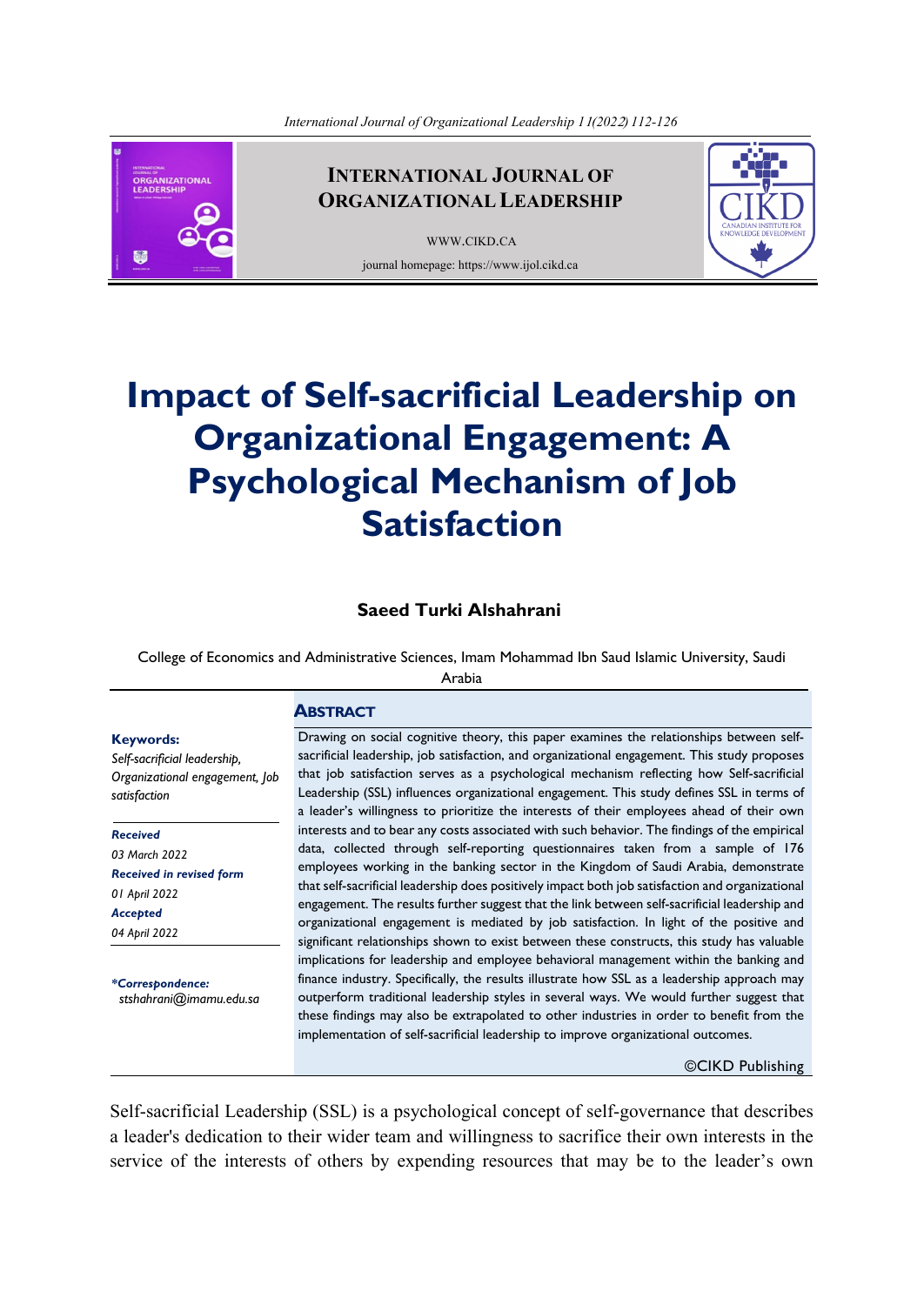<span id="page-1-17"></span><span id="page-1-12"></span><span id="page-1-11"></span><span id="page-1-10"></span><span id="page-1-9"></span><span id="page-1-8"></span><span id="page-1-2"></span>detriment (McKenna & Brown, [2011\)](#page-13-0). SSL tends to be defined as influencing, controlling, and managing behavior through the use of certain behavioral and cognitive techniques (Manz, [1986;](#page-13-1) Manz & Neck, [2004;](#page-13-2) Manz & Sims, [2001\)](#page-13-3). However, there is no academic consensus on an official definition of SSL, as researchers vary in their conceptions, but there are shared principles among definitions. Behaviorally, SSL is seen as the willingness of a leader to take risks and sacrifice their interests on a voluntary, temporary, or permanent basis (Mulder & Nelissen, [2010;](#page-13-4) Yorges et al., [1999\)](#page-14-0). For our study, we define SSL in accordance with the work of Choi and Mai-Dalton [\(1998\)](#page-12-0), as a leader's willingness to prioritize the interests of their employees ahead of their own personal interests and to bear the cost or burden of such behavior. SSL is a form of servant leadership, and the ethical nature of this altruistic leadership style allows leaders to act morally and show concern for the best interests of their followers (Öner, [2008\)](#page-13-5). Although SSL shares similarities with other styles, such as transformational leadership, SSL's main concern is motivating employees to deliver organizational outcomes and do what is considered best for the organization. To do this, the leader must work in service of what is best for their staff as well as for the organization (McKenna & Brown, [2011\)](#page-13-0). Compared to traditional employee leadership, self-sacrificial leadership not only requires the consideration of employees' needs, but also a leader is willing to personally bear the associated burden or cost (McKenna & Brown, [2011\)](#page-13-0).

<span id="page-1-13"></span><span id="page-1-7"></span><span id="page-1-5"></span><span id="page-1-4"></span><span id="page-1-3"></span> Many experts espouse SSL as one of the most significant characteristics of successful leaders (De Cremer & Knippenberg, [2004,](#page-12-1) [2005\)](#page-12-2). In this vein, several studies have determined that SSL makes for more effective leaders within an organization due to a perceived increased charisma and genuineness (Choi & Mai-Dalton, [1999;](#page-12-3) Choi & Yoon, [2005;](#page-12-4) De Cremer and Knippenberg, [2004,](#page-12-1) [2005;](#page-12-2) Halverson et al., [2004\)](#page-13-6). The existing body of literature indicates that leaders who demonstrate SSL behaviors are more likely to inspire their employees to similarly engage in positive behaviors in the workplace, which boosts the overall aims of the organization (De Cremer et al., [2009\)](#page-13-7).

<span id="page-1-16"></span><span id="page-1-6"></span><span id="page-1-0"></span> The theoretical background for this study is underpinned by social cognitive theory, also called social context theory. This involves interpreting individuals' reactions and activities within their social environment or context (Bandura, [1986\)](#page-12-5). According to this theory, there is a triangular interplay between the social environment, the individual, and the individual's behavior in response to their social environment (Wood & Bandura, [1989\)](#page-14-1). Individuals gather and utilize information from their social environment that governs their socially-oriented behavior and consequences (Bandura, [1991\)](#page-12-6). The individual learns what is moral and ethical based on the environment they are in. Therefore, the social cognitive theory provides a theoretical foundation for exploring the moral and cognitive processes behind SSL and the effects on employees' job satisfaction and organizational engagement.

<span id="page-1-14"></span><span id="page-1-1"></span> Organizational engagement relates to an employee's attitude towards their organization and their specific role, and the extent to which they devote themselves to their work. Employees who experience higher levels of organizational engagement are more willing to invest time, labor, and resources into their work (Perwira et al., [2021\)](#page-14-2). The concept of job satisfaction, on the other hand, refers to the level to which an employee enjoys and feels fulfilled by their work within an organization (Satuf et al., [2018\)](#page-14-3).

<span id="page-1-15"></span> Organizational engagement and SSL possess key attributes that make them a worthy topic for further study in order to add to the existing literature and fill research gaps. Given that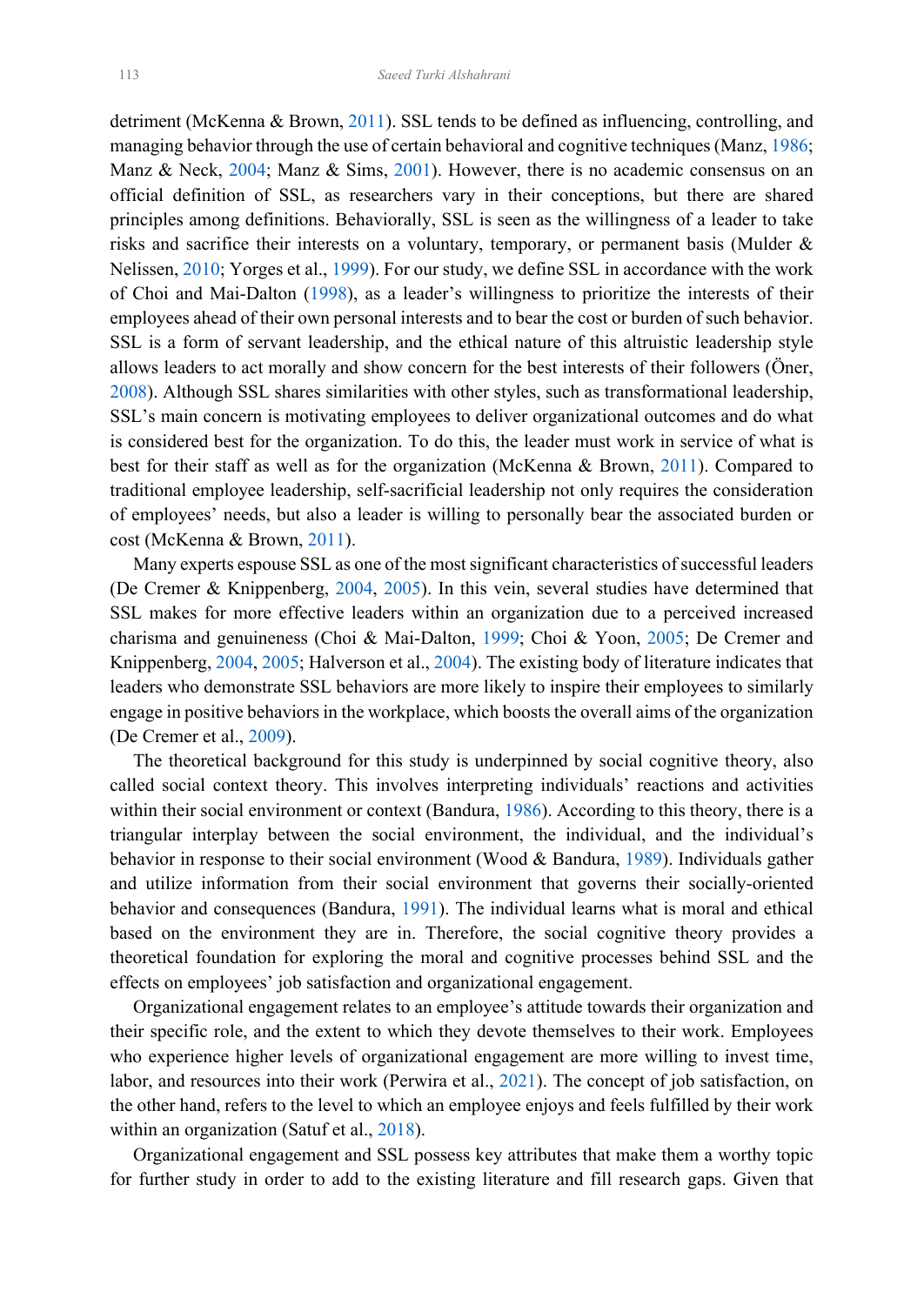employees who are more engaged in their work are more likely to make greater contributions to the organization, it is important for organizations to learn how they can improve this in their workplaces, especially whether adopting a certain leadership style increases engagement. SSL has been widely noted for its apparent ability to encourage employees to display better organizational engagement because the leader acts in the interests of the employees and promotes their well-being at work. Therefore, our study needs to consider the links between these two concepts, which work together to improve the effectiveness of the organization.

<span id="page-2-7"></span><span id="page-2-6"></span><span id="page-2-1"></span><span id="page-2-0"></span> Although previous studies have explored the association between employee engagement and different leadership styles such as charismatic leadership (Babcock-Roberson & Strickland, [2010](#page-12-7)), transformational leadership (Vincent‐Höper, Muser, & Janneck, [2012\)](#page-14-4), servant leadership (de Sousa & Van Dierendonck, [2014\)](#page-13-8), and ethical leadership (Sarwar et al., [2020\)](#page-14-5), the relationship between SSL and employee engagement is still unexplored. This study adds to the existing body of knowledge by examining the relationship between SSL, job satisfaction, and organizational engagement. Specifically, this study explores whether SSL behaviors add to organizational engagement through the mechanism of job satisfaction of employees within an organization.

 The context of our study is specifically workplaces situated within the banking industry in the Kingdom of Saudi Arabia, with the aim of improving organizational processes within such workplaces for better employee and organizational outcomes. The data was collected from a sample of employees within the banking sector in Saudi Arabia. This study has wider implications for both the Saudi banking sector and other professional contexts, as it provides valuable insights into the impact of SSL. The findings should motivate management to adopt increased SSL behaviors to positively impact the job satisfaction and organizational engagement of their employees, which in turn correlates with better individual and organizational outcomes.

# **Literature Review**

#### *Self-sacrificial Leadership (SSL)*

<span id="page-2-5"></span>The literature shows that morality is foundational to SSL, and SSL is crucial for ethical decision-making. Ethical activities not only benefit individuals, but have wider benefits for an organization, or the "greater good" (Sachdeva et al., [2015\)](#page-14-6). The key principle of SSL is when a leader sacrifices their interests to expend resources to serve their employees (McKenna & Brown, [2011\)](#page-13-0), which is regarded as a significant characteristic of highly effective leadership (De Kremer & van Knippenberg, 2004; 2005).

<span id="page-2-4"></span><span id="page-2-3"></span><span id="page-2-2"></span> SSL demonstrates the leader's dedication to their team above themselves and their own interests, contributing to the personal and professional development of the team. The literature illustrates the potential for leaders displaying SSL to motivate their employees to engage in more positive behaviors that improve their overall effectiveness within the organization (De Kremer et al., 2009; Li, Zhang, & Tiang, [2016\)](#page-13-9). There has been recent research into the benefits of SSL on employee organizational outcomes (Li et al., [2016;](#page-13-9) Mostafa & Bottomley, [2020\)](#page-13-10). Leaders possessing high-quality self-sacrificial leadership skills, including constructive thinking strategies (Houghton & Jinkerson [2007\)](#page-13-11), were reported to have higher job satisfaction levels than those who worked for leaders lacking these skills. According to Li et al. [\(2016\)](#page-13-9), SSL helps individuals fulfill their basic psychological needs, making employees feel a high level of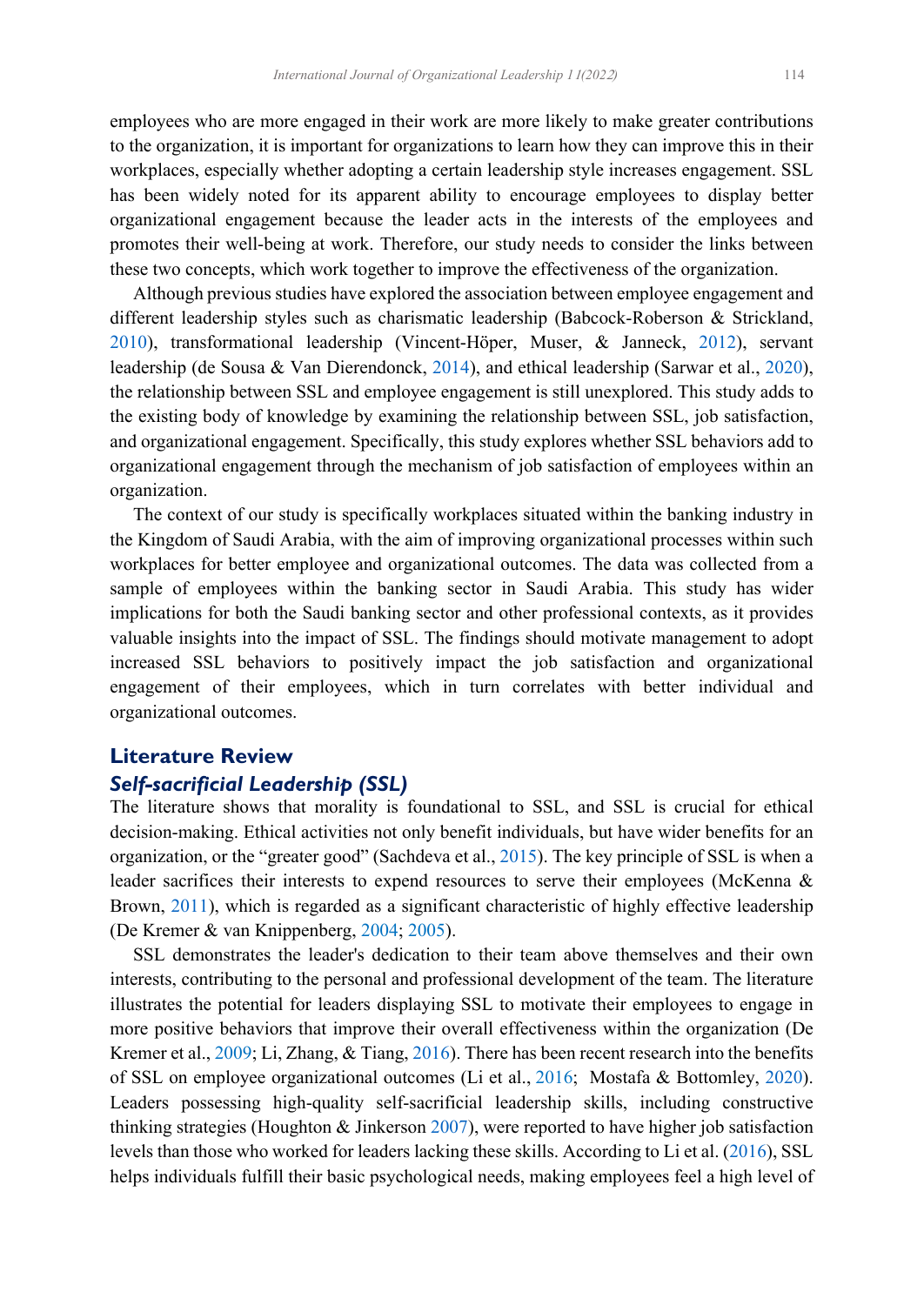job satisfaction. We would suggest that leaders in the banking sector who display effective selfsacrificial leadership abilities will be better able to positively impact their employees' job satisfaction. Thus,

*H1: There is a positive relationship between SSL and job satisfaction.*

## *Job Satisfaction and Organizational Engagement*

<span id="page-3-8"></span><span id="page-3-5"></span><span id="page-3-4"></span>Job satisfaction is a popular concept within organizational behavioral research and is often defined as an employee's attitude towards their work, including their work environment and the overall degree to which they enjoy their job (Iverson & Maguire, [2000\)](#page-13-12). Another definition provided by Spector [\(1997\)](#page-14-7) is that job satisfaction is the balance between employees' likes and dislikes about their job and how that impacts their overall view of their job. Lent [\(2004\)](#page-13-13) posits that job satisfaction is a determinant of whether an individual is satisfied or happy with their job. Job satisfaction is deemed to have a positive effect on employee organizational engagement. Promoting employee job satisfaction is important as it improves employee wellbeing, which results in employees being happier and more fulfilled in their roles within an organization, which is theorized to promote a more effective workplace environment (Satuf et al., [2018\)](#page-14-3). A survey study with 140 full-time employees at an Islamic bank in Indonesia indicated that job satisfaction positively affected organizational commitment and mediated the effect of transformational leadership on organizational citizen behaviors and organizational commitment (Maharani et al., [2017\)](#page-13-14).

<span id="page-3-6"></span><span id="page-3-3"></span><span id="page-3-2"></span> The relationship between job satisfaction and organizational engagement can be justified through social exchange theory (Blau, [1964\)](#page-12-8). When employees feel satisfied with their job because of the status attached to being part of the organization or because of certain job facets, in turn, they reciprocate it with positive attitudes and behaviors, including employee engagement (Azim et al., [2021\)](#page-12-9). In line with social exchange theory (Blau, [1964\)](#page-12-8), we argued that employees who possess a high level of job satisfaction are expected to pay back their company by putting more effort into attaining organizational goals and exhibiting a high level of engagement. Hence, we propose a positive impact of job satisfaction on the organizational engagement.

#### *H2: There is a positive relationship between job satisfaction and organizational engagement.*

#### *SSL and Organizational Engagement*

Organizational engagement refers to the employee's attitude towards their organization and role, enabling them to dedicate themselves to their work. Employees with high work engagement are more willing to invest time and effort in their work and show stronger perseverance when facing difficulties at work (Perwira et al., [2021\)](#page-14-2). The authors posit that it is critical for employees to have a high level of work engagement in an organization, as low levels of work engagement lead to poorer commitment and outcomes.

<span id="page-3-7"></span><span id="page-3-1"></span><span id="page-3-0"></span> The literature also demonstrates the positive correlation between SSL and improved organizational engagement. It has been stated that organizationally engaged employees feel aligned with the organization's mission and values (Ashforth & Mael, [1996\)](#page-12-10), which leads them to behave in the organization's interests (Ashforth & Mael, [1989\)](#page-12-11). Therefore, organizationally engaged employees are more inclined to display positive behaviors and refrain from negative behaviors (Mohammed & Shen, [2020\)](#page-13-15). The literature also indicates that organizationally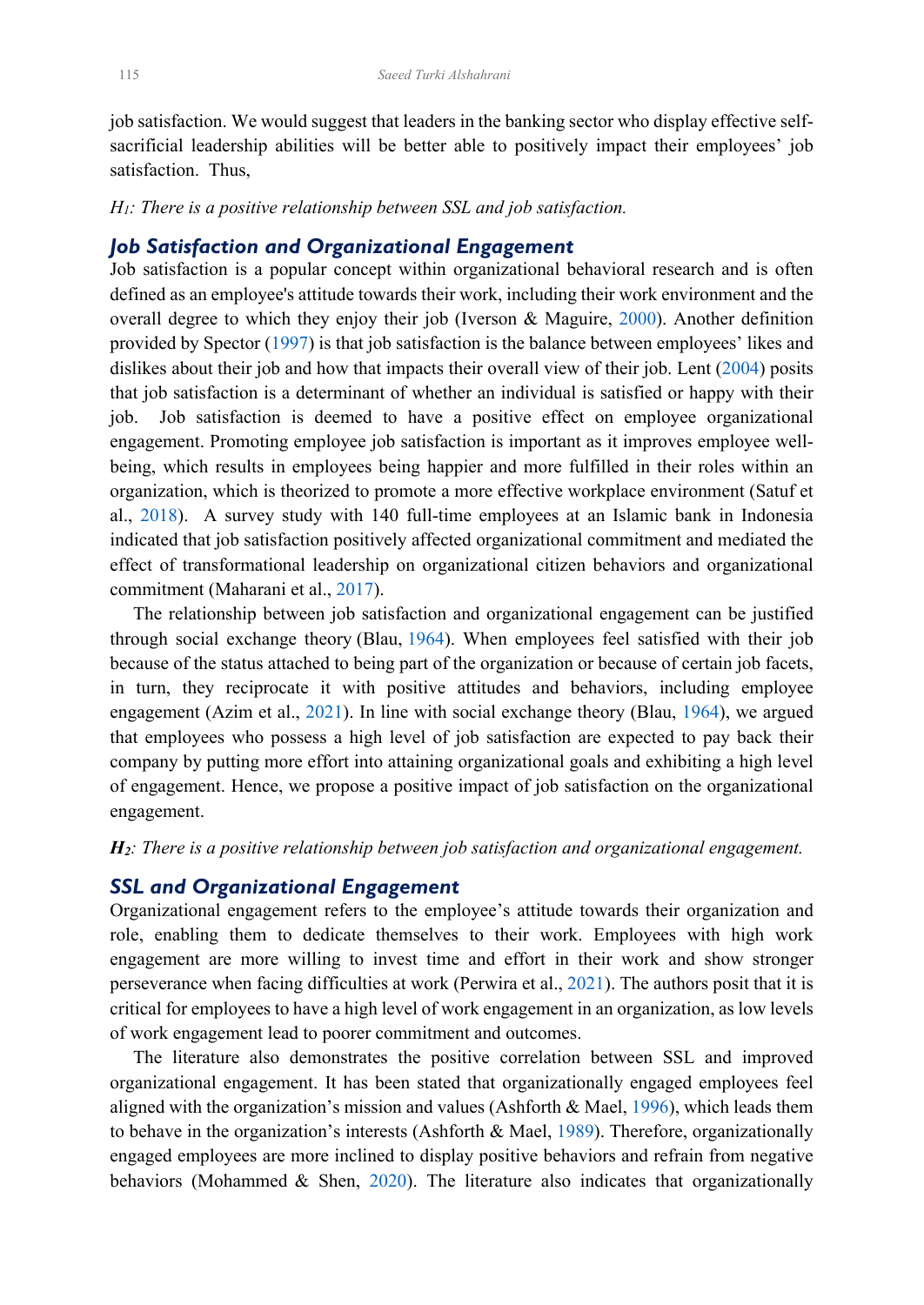<span id="page-4-7"></span><span id="page-4-4"></span>engaged employees are more productive, build better relationships, and are more profitable than disengaged employees (Gupta et al., [2018\)](#page-13-16). Zeeshan et al. [\(2021\)](#page-14-8) studied Pakistani bank employees' engagement and found that servant leadership has a direct positive impact on employee engagement, therefore recommending that when banking managers employ servant leadership style when interacting with their employees, it improves employee's engagement with their organization.

<span id="page-4-3"></span> Grobler and Grobler [\(2021\)](#page-13-17) found that ethical leadership impacts employees' moral decision-making, pro-social conduct, job satisfaction, commitment, and motivation, which in turn affects their employee behavior and organizational functioning. The impact of SSL style behaviors on job satisfaction was present across both sectors, which shows the importance of this kind of leadership for creating better functioning workplace environments.

 A study by Öner [\(2008\)](#page-13-5) found that servant leadership characteristics of managers affected the organizational engagement of employees and were moderated by perceived organizational justice and employee satisfaction with the organizational climate.

<span id="page-4-6"></span> Yang et al. [\(2021\)](#page-14-9) concluded that SSL has an indirect positive influence on unethical proorganizational behavior (which negatively affects the organization and should be avoided) of employees by positively influencing organizational identification, indicating improved organizational engagement. This is because an SSL leader cares about the needs of employees, pays attention to the growth of employees, and sacrifices themselves for the benefit of the organization, which help improve the self-esteem, sense of belonging, and psychological security of employees, thus increasing their positive organizational engagement.

<span id="page-4-5"></span><span id="page-4-2"></span><span id="page-4-1"></span><span id="page-4-0"></span> A study by Ramdhani and Sawitri [\(2017\)](#page-14-10) showed a significant positive correlation between perceived organizational support and employees' work engagement, while Dwitasari, Ilhamuddin, and Widyasari [\(2016\)](#page-13-18) found that organizational support influences employee work engagement. A study by Aulia, Sutanto, and Choliq [\(2019\)](#page-12-12) found that the better the perception of organizational support (such as SSL) and the employees' love of their work leads to higher work engagement. A further study (Abu Nasra & Heilbrunn, [2016\)](#page-12-13) found that employees' trust in their supervisors and good levels of job satisfaction mediated the relationship between transformational leadership style and organizational citizenship behavior. Transformative leadership style is not the same as SSL but it is cited in this study due to its similarities with this type of leadership style and propose that these results could be extended to a context in which employees are subjected to SSL behaviors.

 Job satisfaction is shown to impact the way in which employees interact and engage with their organization, which we believe supports the idea that it mediates SSL and organizational engagement. Leaders should also establish strong psychological attachments and bonds with their team members to motivate them to repay sacrificial behaviors by fully engaging in the organization and their day-to-day work. Azim et al. [\(2021\)](#page-12-9) conducted a study on employees from garments industry of Bangladesh and found that job satisfaction fully mediates the positive relationship between compliance and employee engagement. Therefore, based on the above literature, both the direct and indirect relationship between SSL and organizational engagement is proposed. Hence,

*H3: There is a positive relationship between SSL and organizational engagement. H4: Job satisfaction mediates the relationship between SSL and organizational engagement*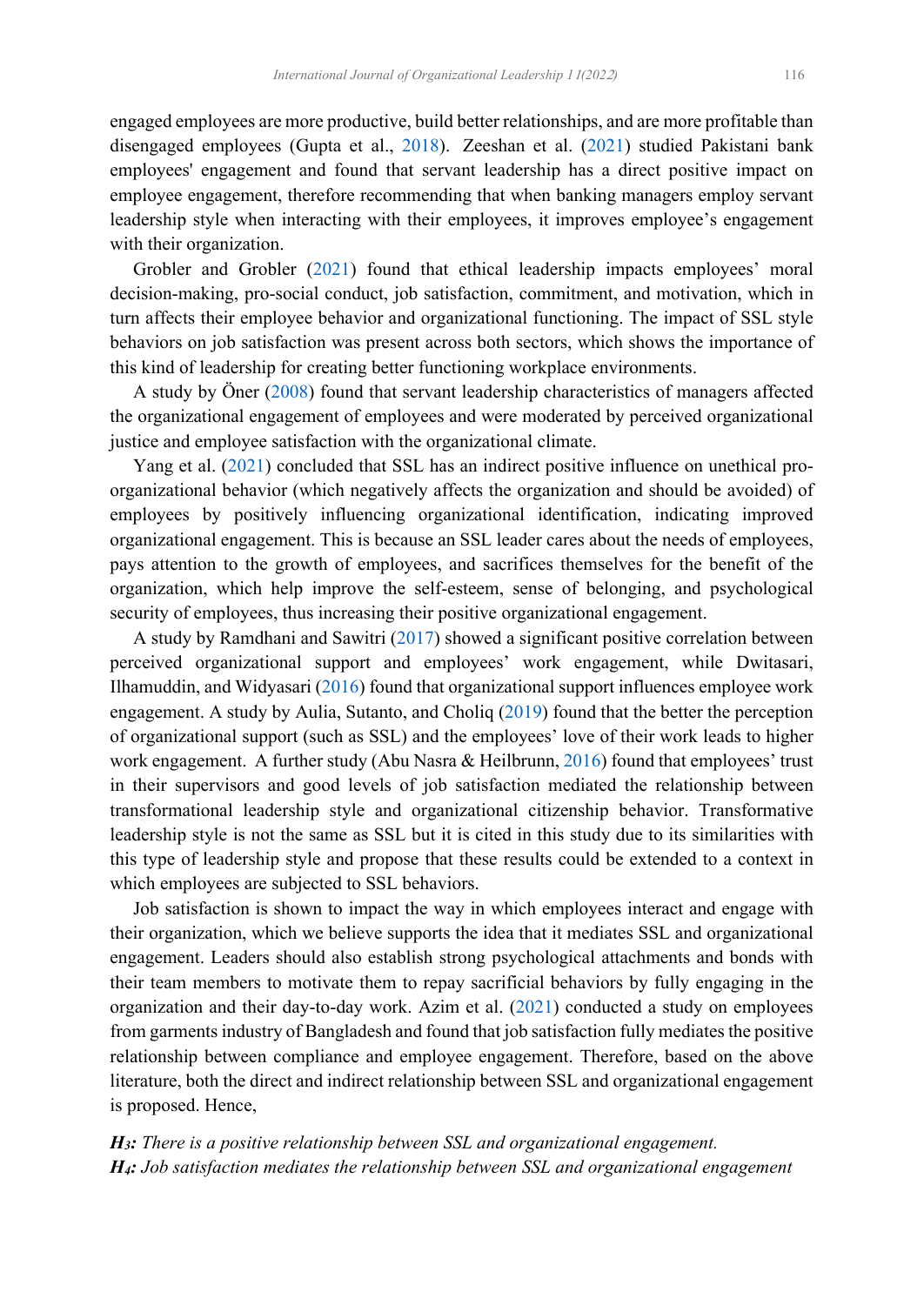# **Methodology**

<span id="page-5-4"></span>The current study has used a cross-sectional study design to examine the relationship between SSL, job satisfaction, and organizational engagement. The data has been collected from employees of the banking sector of Saudi through convenience sampling. The data was collected through a survey in its original English Language. In the banking sector, Employees are educated and understand English very well, and English is the standard language used in the banking sector within Saudi Arabia (Yavas, Luqmani, & Quraeshi, [1990\)](#page-14-11). The participation of respondents in the survey was voluntary, and they were assured of the confidentiality and anonymity of their answers. A cover letter with the details of the aim of the study was also attached to the questionnaire. The survey was conducted during the official working hours of banks. Out of the total distributed questionnaires (308), 176 complete questionnaires were returned with a response rate of 57 %. This data was finally used for analysis. Partial least squares structural equation modeling using smart PLS was employed to estimate the mediation model. A seven-point Likert scale was used from "strongly disagree to strongly agree."

 The total sample comprised 135 (77%) males and 41 (23%) females. Out of the total sample (176), 73 (41.5%) were married, whereas 103 (58.5%) were unmarried. A majority of the respondents possessed a graduate degree (51%). Out of total respondents, 71 (40%) had a tenure of 2-7 years in their organization, while only 24 (13.6%) had a tenure of 14-19 years.

#### *Measures*

A five-item scale (De Cremer & Knippenberg, [2004\)](#page-12-1) was employed to assess employees' perception of self-sacrificial leadership. A sample item is "My supervisor is willing to stand up for the team members' interest, even when it is at the expense of his/her own interest."

<span id="page-5-5"></span><span id="page-5-3"></span><span id="page-5-0"></span> Job satisfaction was measured using a four-item scale taken from Cammann et al. [\(1983\)](#page-12-14) and Zablah et al. [\(2016\)](#page-14-12). An example item is "All in all, I am satisfied with my present job." Finally, a six-item scale adopted from Saks [\(2006\)](#page-14-13) was used to measure organizational engagement. A sample item is "One of the most exciting things for me is getting involved with things happening in this organization."

## **Results**

<span id="page-5-2"></span><span id="page-5-1"></span>The first stage of analysis was to examine the loadings of each item, Cronbach's alpha values, composite reliability, and average variance extracted for all variables of this study. Cronbach alpha and composite reliability are employed to assess the reliability. The PLS-SEM model is given i[n Figure 1.](#page-6-0) The results of Cronbach's alpha values and composite reliability, as presented in [Table 1,](#page-6-1) were for job satisfaction (.75, .84), self-sacrificial leadership (.88, .91), and work engagement (.79, .85), respectively. According to Hair, Ringle, and Sarstedt [\(2011\)](#page-13-19), the values of Cronbach's alpha and composite reliability should be higher than the threshold value of .70. Hence, it can be concluded that there is no reliability issue in the data. In the next step, convergent validity was examined using the Average Variance Extracted (AVE). As presented in [Table 1,](#page-6-1) Results revealed that AVE values for all constructs are greater than the threshold of .50 (Henseler, Hubona, & Ray, [2016\)](#page-13-20). For job satisfaction, self-sacrificial leadership, and work engagement, the AVE values were .57, .67, and .54, respectively. Finally, the discriminant validity was assessed using Heterotrait–Monotrait (HTMT), Fornell Larcker criterion, and cross-loadings. The results of Fornell Larcker given in [Table 2](#page-6-2) showed that the square root of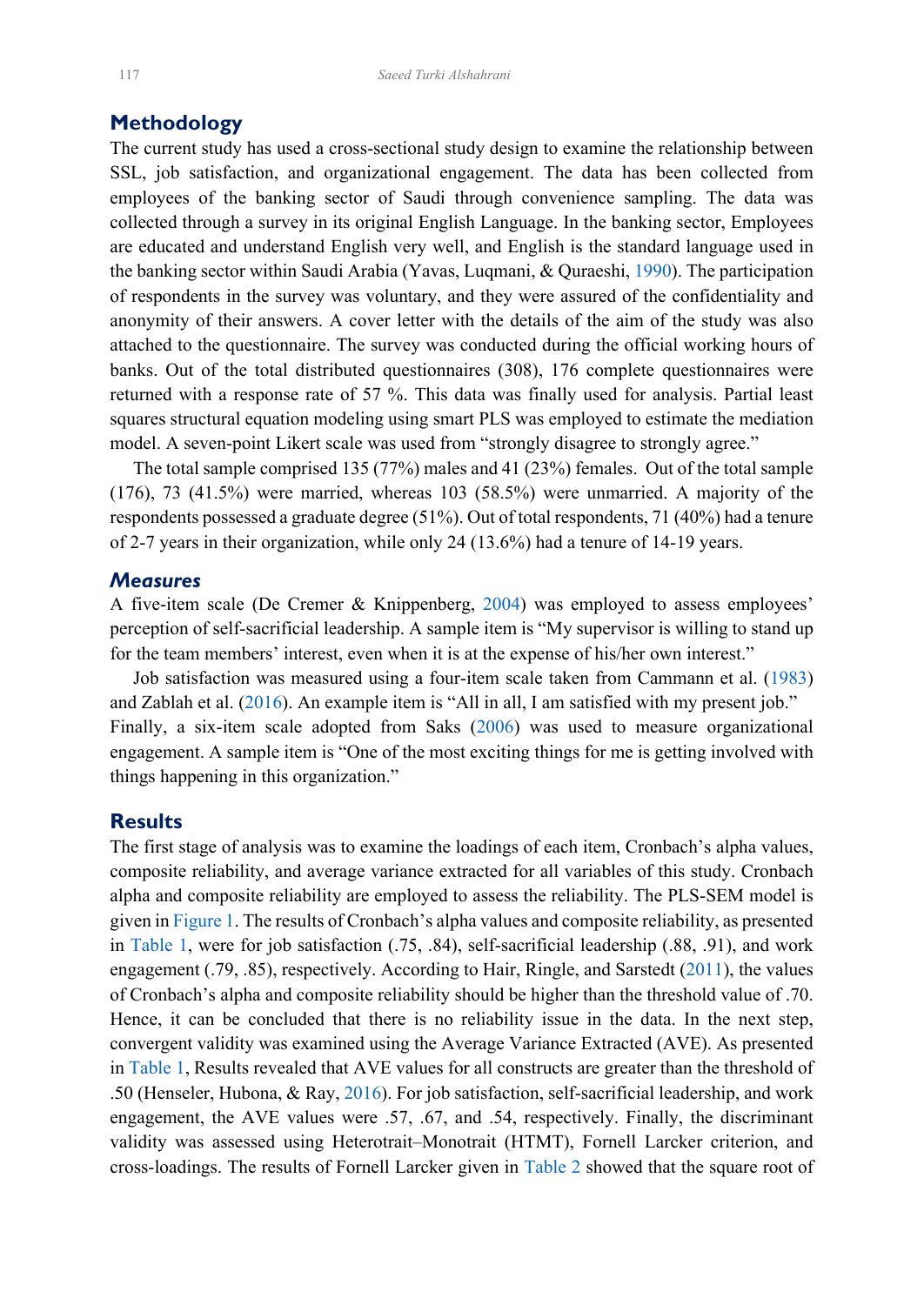the average variance for each variable was higher than the correlation with all variables. So, discriminant validity was established. The results further showed that HTMT values (see [Table](#page-6-2)  [2\)](#page-6-2) for all variables were less than .90. Moreover, the factor loadings (see [Table 3\)](#page-7-0) of all variables were higher than the cross-loadings. Hence, discriminant validity was confirmed.

#### <span id="page-6-0"></span>**Figure 1**

*PLS-SEM Model Showing the Relationship among the Constructs*



#### <span id="page-6-1"></span>**Table 1**

*Results of Cronbach's Alpha Values, Composite Reliability, and AVE*

| Construct                        | Items            | Loadings | Cronbach's Alpha | <b>Composite Reliability</b> | Average Variance Extracted |  |
|----------------------------------|------------------|----------|------------------|------------------------------|----------------------------|--|
|                                  |                  |          |                  | (CR)                         | (AVE)                      |  |
| Job Satisfaction(JS)             | JS1              | .72      | .75              | .84                          | .57                        |  |
|                                  | JS <sub>2</sub>  | .79      |                  |                              |                            |  |
|                                  | JS3              | .74      |                  |                              |                            |  |
|                                  | JS4              | .77      |                  |                              |                            |  |
| Self-Sacrificial Leadership(SSL) | SSL1             | .70      | .88              | .91                          | .67                        |  |
|                                  | SSL <sub>2</sub> | .82      |                  |                              |                            |  |
|                                  | SSL3             | .83      |                  |                              |                            |  |
|                                  | SSL4             | .89      |                  |                              |                            |  |
|                                  | SSL <sub>5</sub> | .85      |                  |                              |                            |  |
| Work Engagement (WEJ)            | WEJ2             | .80      | .79              | .85                          | .54                        |  |
|                                  | WEJ3             | .79      |                  |                              |                            |  |
|                                  | WEJ4             | .69      |                  |                              |                            |  |
|                                  | WEJ5             | .70      |                  |                              |                            |  |
|                                  | WEJ6             | .68      |                  |                              |                            |  |
| $N = 176$                        |                  |          |                  |                              |                            |  |

#### <span id="page-6-2"></span>**Table 2**

| Fornell–Larker Criterion of and HTMT for Discriminant Validity |  |  |
|----------------------------------------------------------------|--|--|
|                                                                |  |  |

| <b>Fornell-Larker Criterion</b>           |     |            |     |
|-------------------------------------------|-----|------------|-----|
| Variables                                 | JS  | <b>SSL</b> | WE  |
| Job satisfaction (JS)                     | .75 |            |     |
| Self-Sacrificial Leadership (SSL)         | .26 | .82        |     |
| Work Engagement (WE)                      | .50 | .30        | .73 |
| <b>Heterotrait-Monotrait Ratio (HTMT)</b> |     |            |     |
| Variables                                 | JS  | <b>SSL</b> | WE  |
| Job satisfaction (JS)                     |     |            |     |
| Self-Sacrificial Leadership (SSL)         | .30 |            |     |
| Work Engagement (WE)                      | .62 | .33        |     |

*Note.* The off-diagonal values are correlations between the construct, and the diagonal values shown in bold are the square values of AVEs.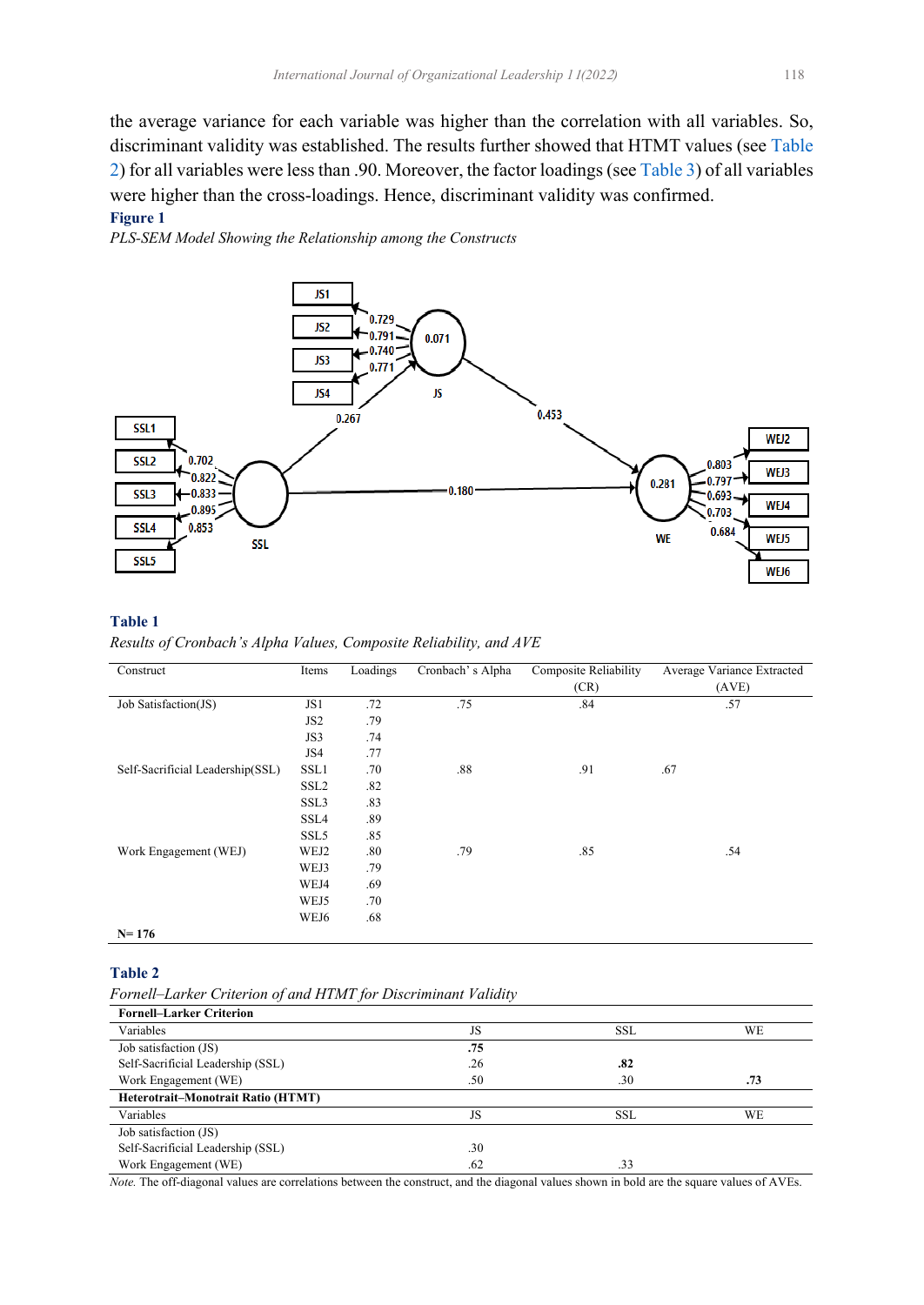| <br>-----<br>---------- |     |     |     |  |  |
|-------------------------|-----|-----|-----|--|--|
|                         | JS  | SSL | WE  |  |  |
| JS1                     | .72 | .19 | .40 |  |  |
| JS <sub>2</sub>         | .79 | .17 | .40 |  |  |
| JS3                     | .74 | .22 | .33 |  |  |
| JS4                     | .77 | .21 | .37 |  |  |
| SSL1                    | .12 | .70 | .20 |  |  |
| SSL <sub>2</sub>        | .35 | .82 | .24 |  |  |
| SSL3                    | .21 | .83 | .29 |  |  |
| SSL4                    | .19 | .89 | .21 |  |  |
| SSL5                    | .15 | .85 | .25 |  |  |
| WEJ2                    | .42 | .27 | .80 |  |  |
| WEJ3                    | .34 | .18 | .79 |  |  |
| WEJ4                    | .33 | .10 | .69 |  |  |
| WEJ5                    | .28 | .14 | .70 |  |  |
| WEJ6                    | .41 | .32 | .68 |  |  |

<span id="page-7-0"></span>**Table 3** *Discriminant Validity Based on Cross-Loading Criterion*

*Note.* JS= Job satisfaction, SSL=Self-sacrificial leadership, WE=Work Engagement

# *Assessment of Model Fit*

<span id="page-7-3"></span>The model fit in PLS-SEM is assessed using normal fit index (NFI),  $\chi$ 2 (Chi-square), exact fit criteria (d\_ULS and d\_G), and value of standardized root mean square residual (SRMR). According to Agasha, Kamukama, and Sserwanga [\(2021\)](#page-12-15), a model is considered well-fitted if the value of SRMR is less than the threshold value of .10. [Table 4](#page-7-1) shows that both saturated and estimated models fitted the data on all fit indices.

#### <span id="page-7-1"></span>**Table 4**

*Model Fit Results*

| Indicators        | Structural model | Estimated model |
|-------------------|------------------|-----------------|
| <b>SRMR</b>       | .08              | .08             |
| $d$ _ULS          | .77              | .77             |
| d_G<br>Chi-Square | .28              | .28             |
|                   | 280.02           | 280.02          |
| <b>NFI</b>        | .75              | .75             |

## *Analysis of Hypotheses*

As shown in [Table 5,](#page-7-2) the PLS-SEM results showed that self-sacrificial leadership had a positive and significant impact on employee job satisfaction ( $\beta$  = .26,  $t$  = 3.55,  $p$  = < .05). Job satisfaction significantly influenced employee work engagement ( $\beta$  = .45,  $t$  = 5.68,  $p$  = < .05). Selfsacrificial leadership had a significant effect on employee work engagement ( $\beta$  = .18, *t* = 1.97,  $p = 5$ .05). Thus, all the direct relationship hypotheses (H<sub>1</sub>, H<sub>2</sub>, H<sub>3</sub>) are supported. The results further revealed that the indirect effect of self-sacrificial leadership on work engagement through job satisfaction was also significant and positive (β = .12,  $t = 2.73$ ,  $p = 5$ .). Thus, Hypothesis H4 is also supported.

#### <span id="page-7-2"></span>**Table 5**

*Hypotheses Testing*

|                                                    |     |     | SD  |      |      |
|----------------------------------------------------|-----|-----|-----|------|------|
| Hypothesis $H1: SSL \rightarrow JS$                | .26 | .28 |     | 3.55 | .000 |
| Hypothesis $H2: JS \rightarrow WE$                 |     |     | .08 | 5.68 | .000 |
| Hypothesis $H3: SSL \rightarrow WE$                | .18 | .18 | .09 | 1.96 | .049 |
| Hypothesis H4: $SSL \rightarrow JS \rightarrow WE$ |     |     | .04 | 2.72 | .006 |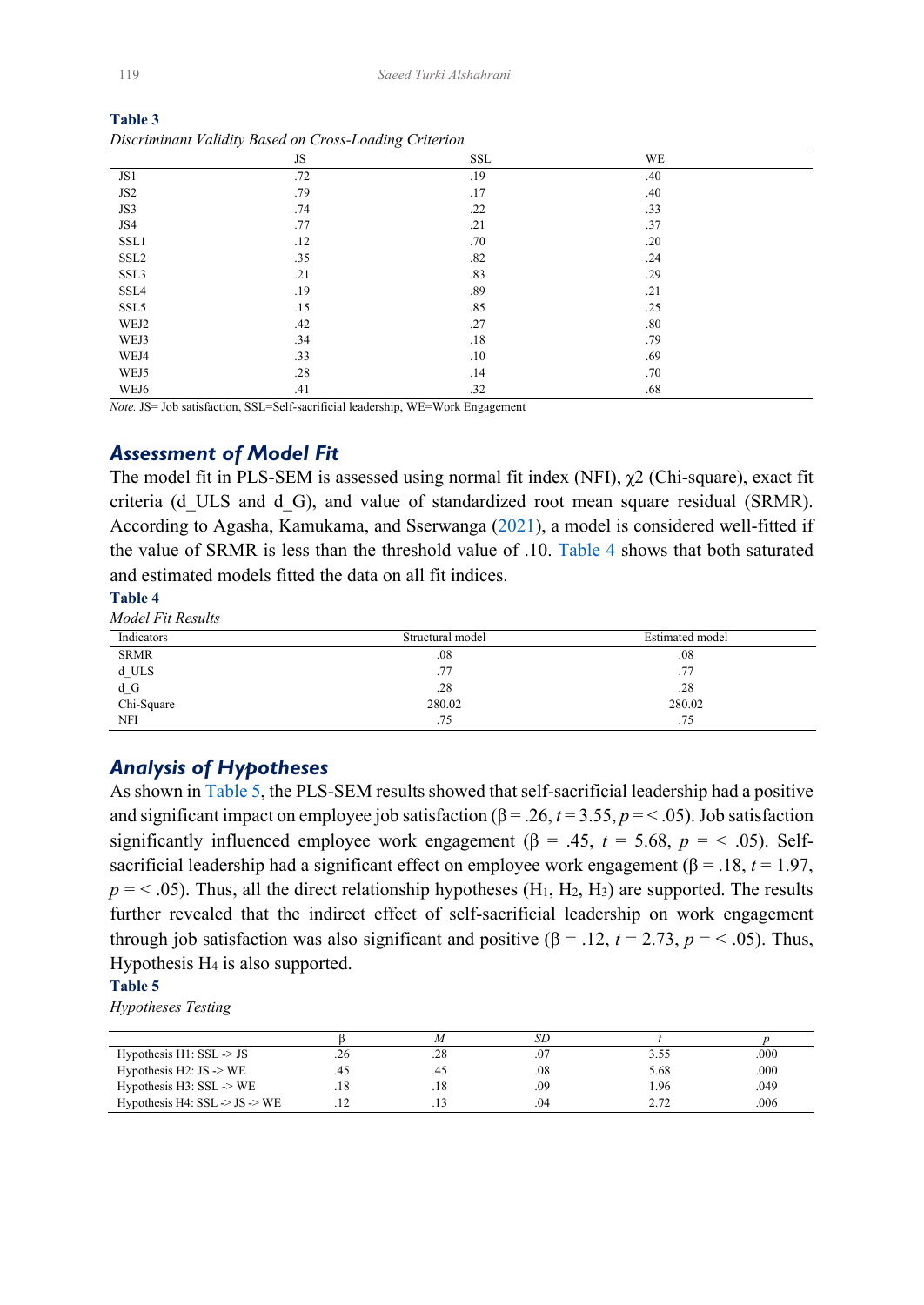# **Discussion**

When a leader sacrifices their interests to expend resources to serve their employees (McKenna & Brown, [2011\)](#page-13-0), this can lead to highly effective leadership (De Cremer & Knippenberg, [2004,](#page-12-1) [2005\)](#page-12-2). While there is no accepted consensus among academics on a singular definition of SSL, there appears to be a shared collection of principles and behaviors of SSL. Following a literature review, this study defined SSL in terms of a leader's willingness to prioritize the interests of their employees ahead of their own interests and to bear any costs associated with such behavior.

 This study represents a critical investigation into the potential impact of SSL on employee organizational engagement and job satisfaction within the Saudi banking sector. It aims to show that positive correlations exist between these three concepts in order to guide organizations on how best to manage their employees to improve organizational outcomes. The study draws upon social cognitive theory, or social context theory, which seeks to understand the reasons and motivations for how and why employees behave and respond to their social environment or context (Bandura, [1986;](#page-12-5) Wood & Bandura, [1989\)](#page-14-1). As this theory posits that an employee gathers and utilizes information from their social environment, which informs their behavior. This theory was used as the theoretical underpinning of this study to better understand how SSL creates a social context that leads to greater job satisfaction and organizational engagement. The study also looks at how job satisfaction affects the employee's social environment as an important mediator between SSL and organizational engagement.

 Multiple past studies have explored the links between employee engagement and a range of leadership styles, such as charismatic leadership (Babcock-Roberson & Strickland, [2010\)](#page-12-7), transformational leadership (Vincent‐Höper, Muser, & Janneck, [2012\)](#page-14-4), servant leadership (de Sousa & Van Dierendonck, [2014\)](#page-13-8), and ethical leadership (Sarwar et al., [2020\)](#page-14-5). However, despite the recognition in the literature of the importance of SSL and what appears to be a growing number of empirical studies on the subject as there is greater awareness of its positive effects when implemented well, it appears that, to date, there has been little effort made to investigate the interrelationship between SSL and work engagement, and how job satisfaction mediates that relationship. This represents a major gap in the literature to date. This study aims to contribute significant value to the literature to broaden our understanding of the effects of SSL on workplace dynamics. This study adds to the existing knowledge by examining the relationship between SSL, job satisfaction, and organizational engagement. Specifically, this study contributes to filling the research gap in the literature by exploring how SSL behaviors improve organizational engagement through the mechanism of job satisfaction of employees within an organization. The implications of this study are the positive organizational change that may lead management to encourage its leaders to adopt SSL behaviors, resulting in improved employee work engagement and job satisfaction, therefore allowing the organization to be healthier and more productive. SSL is more akin to progressive styles such as transformational leadership, rather than more traditional styles of leadership, such as transactional leadership. However, SSL is differentiated further from transformational leadership in that the leader's primary aim is to act in their employees' interests to motivate them to deliver outcomes that benefit the organization (McKenna & Brown, [2011\)](#page-13-0). Although SSL does share similarities with other leadership approaches, its primary aim and overarching attribute is to motivate employees to produce positive organizational outcomes and act in the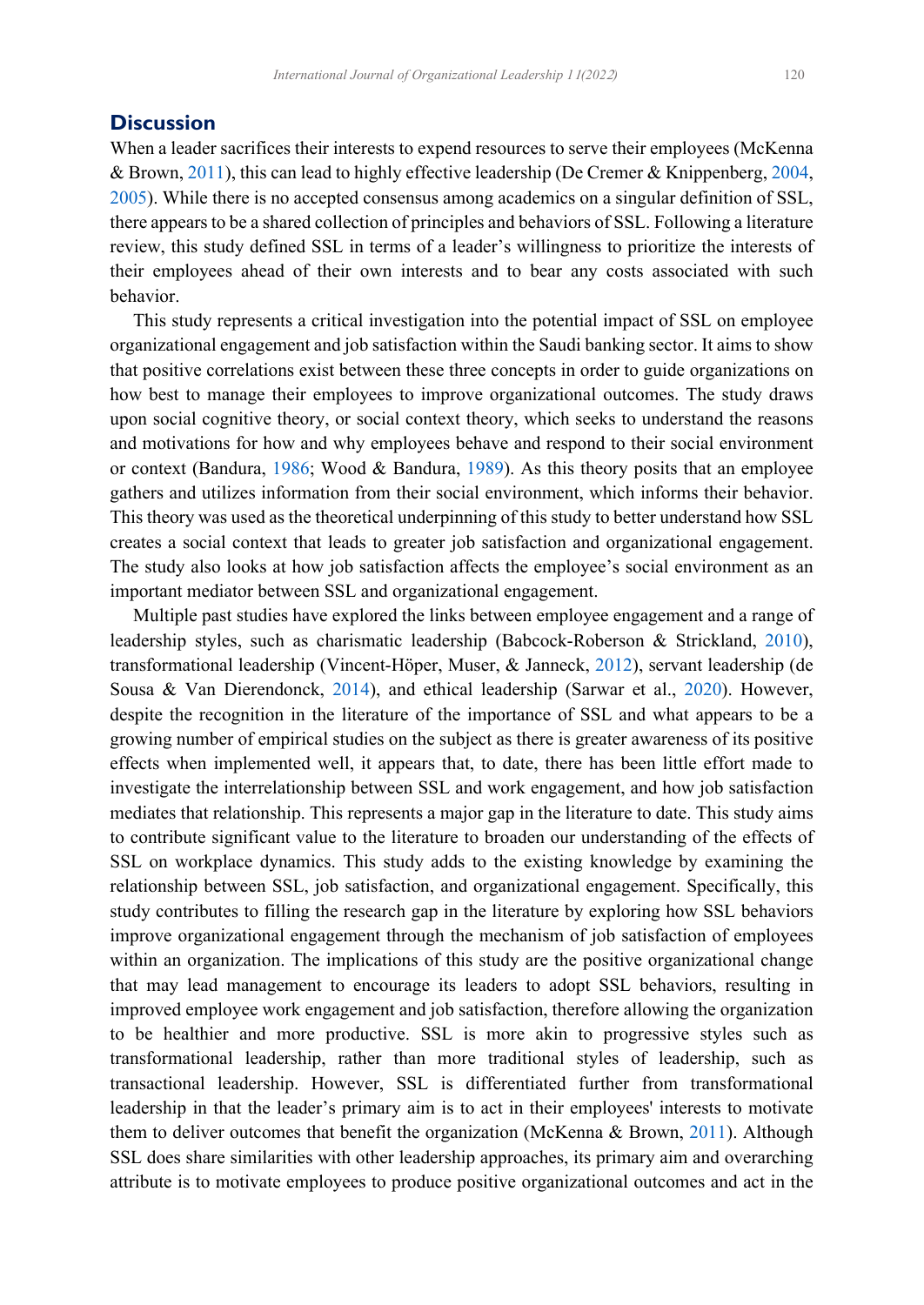organization's best interests. To achieve this, the leader adopts a style where they act in service of their employees and the organization (McKenna & Brown, [2011\)](#page-13-0). Compared to traditional employee leadership, SSL requires a leader to both consider their employees' needs, as well as demonstrate a willingness to personally bear the associated burden or cost (McKenna & Brown, [2011\)](#page-13-0).

<span id="page-9-2"></span> Choi and Yoon [\(2005\)](#page-12-4) note that in comparison to other types of leadership styles and behaviors, such as articulating and communicating an ideological goal or vision, showing high expectations and confidence in followers, taking extraordinary risks, and setting a personal example of the values inherent in the vision (Conger, [1989\)](#page-12-16), sacrifice as a leadership trait has received very little recognition. Choi and Yoon [\(2005\)](#page-12-4) further state that despite this lack of research, SSL is a crucial mode of promoting employee voluntary engagement and making their own sacrifices for the organization.

<span id="page-9-1"></span><span id="page-9-0"></span> Past empirical studies have specifically chosen to report on the impact of SSL because of how different it is from traditional leadership and how it appears to generate more positive effects on employees. Similar reasons hold true for examining SSL in this study, but this study expands on the literature by showing how it specifically affects organizational engagement, which has not been investigated as far as we are aware. Analysis of the self-reported questionnaires completed by 176 Saudi banking sector employees shows all four hypotheses to be correct. The results confirm that SSL has a significant and positive direct impact on the job satisfaction experienced by the surveyed employees. In turn, both SSL and job satisfaction have a significant influence on the extent to which the employees are engaged with the organization. Further, the employees' job satisfaction plays a significant role in mediating the positive effect of SSL on their organizational engagement. Therefore, the findings of this study corroborate the previous studies' findings (Azim et al., [2021](#page-12-9); Houghton & Jinkerson [2007;](#page-13-11) Li, Zhang, and Tian, [2016;](#page-13-9) Zeeshan et al., [2021\)](#page-14-8), confirming that there is a significantly positive connection between these three concepts. There is overwhelming support for the notion that SSL facilitates better employee organizational engagement and job satisfaction (Cheng et al., [2014;](#page-12-17) Bah et al., [2020\)](#page-12-18). Bah et al. [\(2020\)](#page-12-18) noted that ethical leadership has become the focus of attention among scholars due to its positive and significant effects on employees and organizational performance. This accords with why SSL was chosen to be studied – because the growing body of literature suggests SSL, as a form of ethical leadership, is showing greater positive effects on employees in the  $21<sup>st</sup>$  century than more traditional forms of leadership. Bah et al. [\(2020\)](#page-12-18) also noted that more empirical studies are needed in this area to fill further gaps – that study only filled a gap by examining ethical leadership and organizational citizenship behavior in the Sierra Leone context. The value of our study is that we are plugging further geographical gaps by showing how SSL can function in a Saudi Arabian context. This is interesting and necessary research because it is not assumed that SSL will simply work in every culture but also contributes to a body of literature that shows highly positive effects of SSL on employee productivity and engagement in numerous countries. The positive findings of Abu Nasra and Heilbrunn [\(2016\)](#page-12-13), surveying 211 Arab teachers in the Arab education system in Israel, also found a positive correlation between transformational leadership and job satisfaction. There are only limited studies in the literature specifically dealing with a Middle Eastern context. As far as we know, no attention has been given to the interplay between SSL, organizational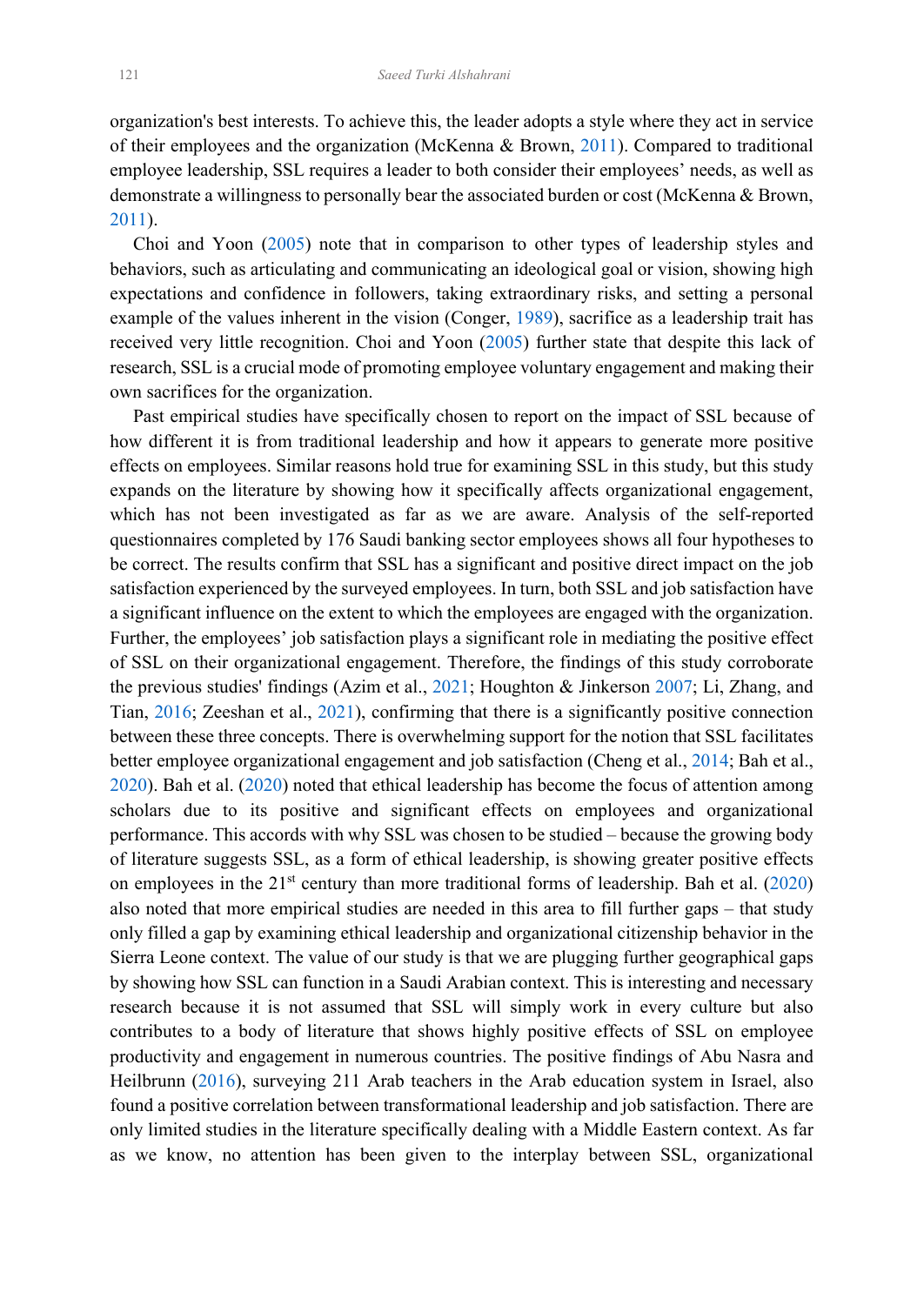engagement, and job satisfaction as a mediator in this context and also in Saudi Arabia, so our study fills this gap.

<span id="page-10-5"></span><span id="page-10-4"></span><span id="page-10-3"></span><span id="page-10-2"></span><span id="page-10-1"></span><span id="page-10-0"></span> The literature asserts that leaders showing strong SSL skills directly positively influence their employees' job satisfaction (Avolio et al., [2009;](#page-12-19) Hee & Mi, [2014](#page-13-21); Houghton & Jinkerson, [2007;](#page-13-11) Roberts & Foti, [1998\)](#page-14-14). Consequently, SSL is considered by many researchers to be one of the most significant characteristics of effective leadership (De Cremer & Knippenberg, [2004;](#page-12-1) [2005\)](#page-12-2). Leaders displaying SSL behavior can better motivate their employees to engage in more positive behaviors that increase their value to the organization (De Cremer et al., [2009;](#page-13-7) Li, Zhang, & Tiang, [2016\)](#page-13-9). However, while Chen et al. [\(2020\)](#page-12-20) found that SSL in isolation is not necessarily a predictor of positive organizational engagement and job satisfaction, the results of this study confirm the relationship. The studies of Chen et al. [\(2020\)](#page-12-20) and Choi and Mai-Dalton [\(1998\)](#page-12-0) are particularly useful as they provide a different perspective on SSL despite little attention paid to it in the literature regarding the link between leader competence and the effectiveness of SSL. They found that stronger leaders displaying SSL produce better effects on their employees than weaker leaders. This is a limitation of the present study as the overall competence of the leader has not been specifically measured and considered how that may have affected the validity of our results. However, while it is acknowledged that a range of factors affects employee engagement and satisfaction within a specific organization, there is a clear correlation with SSL. The literature confirms that SSL significantly increases both job satisfaction and organizational engagement (Demirtas et al., [2017;](#page-12-21) Sarwar et al., [2020\)](#page-14-5). Sharma et al. [\(2019\)](#page-14-15) claim that SSL is vital for ensuring that employees develop positive outcomes such as organizational engagement and job satisfaction. It can be seen as an ideal form of leadership for fostering more ideal behaviors among employees. Furthermore, both the literature (Freire & Bettencourt, [2020;](#page-13-22) Grobler & Grobler, [2021;](#page-13-17) Öner, [2008\)](#page-13-5) and the present study show that job satisfaction mediates the relationship between SSL and organizational engagement. Employees with high work engagement are shown to possess increased job satisfaction (Perwira et al., [2021\)](#page-14-2) and promote employee job satisfaction leads employees to become more engaged with the organization they are serving. Many past studies showed a positive correlation between SSL and greater employee organizational engagement, as these leaders are able to motivate employees to feel more aligned with the organization's mission and values (Ashforth & Mael, [1996\)](#page-12-10), which leads them to behave in the organization's interests (Ashforth & Mael, [1989\)](#page-12-11), making them more productive employees. In past studies (Cheng et al., [2014\)](#page-12-17), SSL has been shown to facilitate better organizational engagement and is mediated by an employee's desire to advance their career. This indicates that individuals with higher job satisfaction and a sense of purpose within an organization have better organizational engagement and SSL behaviors. The results of the present study corroborate this finding by showing that employees who report higher levels of job satisfaction report a positive mediating influence of SSL on their organizational engagement. Cheng et al.'s [\(2014\)](#page-12-17) study shows a positive relationship between the three variables we are studying: SSL, organizational engagement, and a sense of job satisfaction. However, while that study was more focused on employee desire to self-regulate in their role, driven by a focus on the promotion, this study adds significant value and fills a gap in the literature by showing the mediating effect of a more holistic approach to job satisfaction rather than a promotion-based attitude, and how that encourages the interrelationship between SSL and organizational engagement.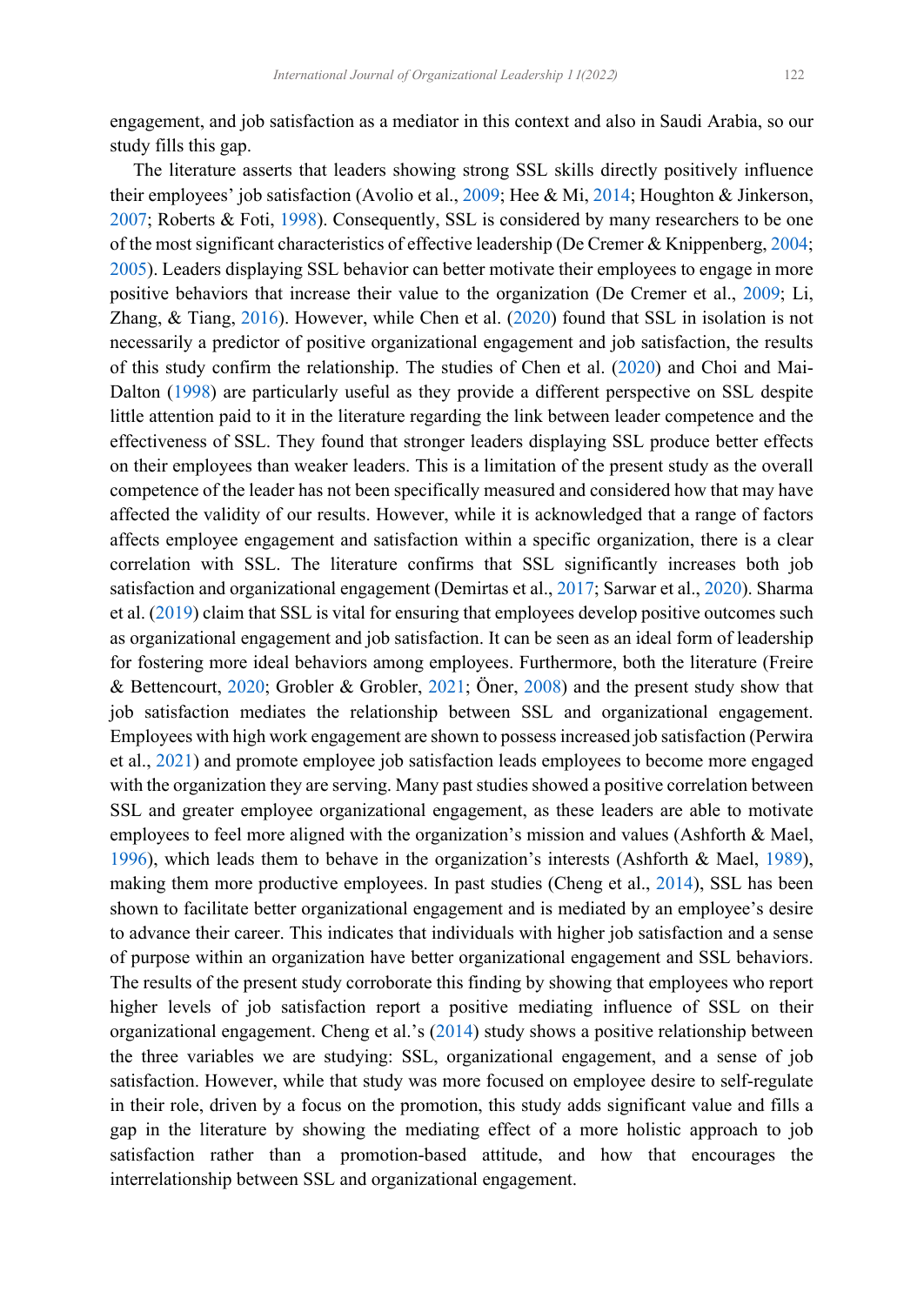# **Conclusion**

The findings of this study contribute to the related literature as this study's empirical results of the self-reported questionnaires revealed that SSL is positively correlated with increased organizational engagement and job satisfaction among employees within the banking sector in Saudi Arabia. The findings show that SSL has a direct positive impact on employee job satisfaction, both SSL and job satisfaction positively affect organizational engagement, and the impact of SSL on organizational engagement is mediated by job satisfaction. The results indicate that these positive relationships result in better outcomes for both employees and their organizations through the leader demonstrating ethical, self-sacrificial leadership qualities that prioritize the needs and well-being of their team members over their agenda. Since the research undertaken by this study supports the four proposed hypotheses, it is recommended that organizations implement these principles to improve employee and management productivity, well-being, and overall success. Leaders should be trained in and perform SSL behaviors rather than adhere to traditional leadership strategies, which may not offer such benefits as this study shows. Organizations can incentivize leaders demonstrating SSL behavior and offer training programs to improve employee organizational engagement and job satisfaction.

# **Declarations Acknowledgements**

Not applicable.

# **Disclosure Statement**

No potential conflict of interest was reported by the authors.

#### **Ethics Approval**

Not applicable.

#### **Funding Acknowledgements**

Not applicable.

#### **Citation to this article**

Alshahrani, S. T. (2022). Impact of self-sacrificial leadership on organizational engagement: A psychological mechanism of job satisfaction. *International Journal of Organizational Leadership, 11*(1), 112-126. https://doi.org/ 10.33844/ijol.2022.60622

## **Rights and Permissions**



© 2022 Canadian Institute for Knowledge Development. All rights reserved.

International Journal of Organizational Leadership is published by the Canadian Institute for Knowledge Development (CIKD). This is an open-access article under the terms of the [Creative](https://creativecommons.org/licenses/by/4.0/)  [Commons Attribution](https://creativecommons.org/licenses/by/4.0/) (CC BY) License, which permits use, distribution, and reproduction in any medium, provided the original work is properly cited.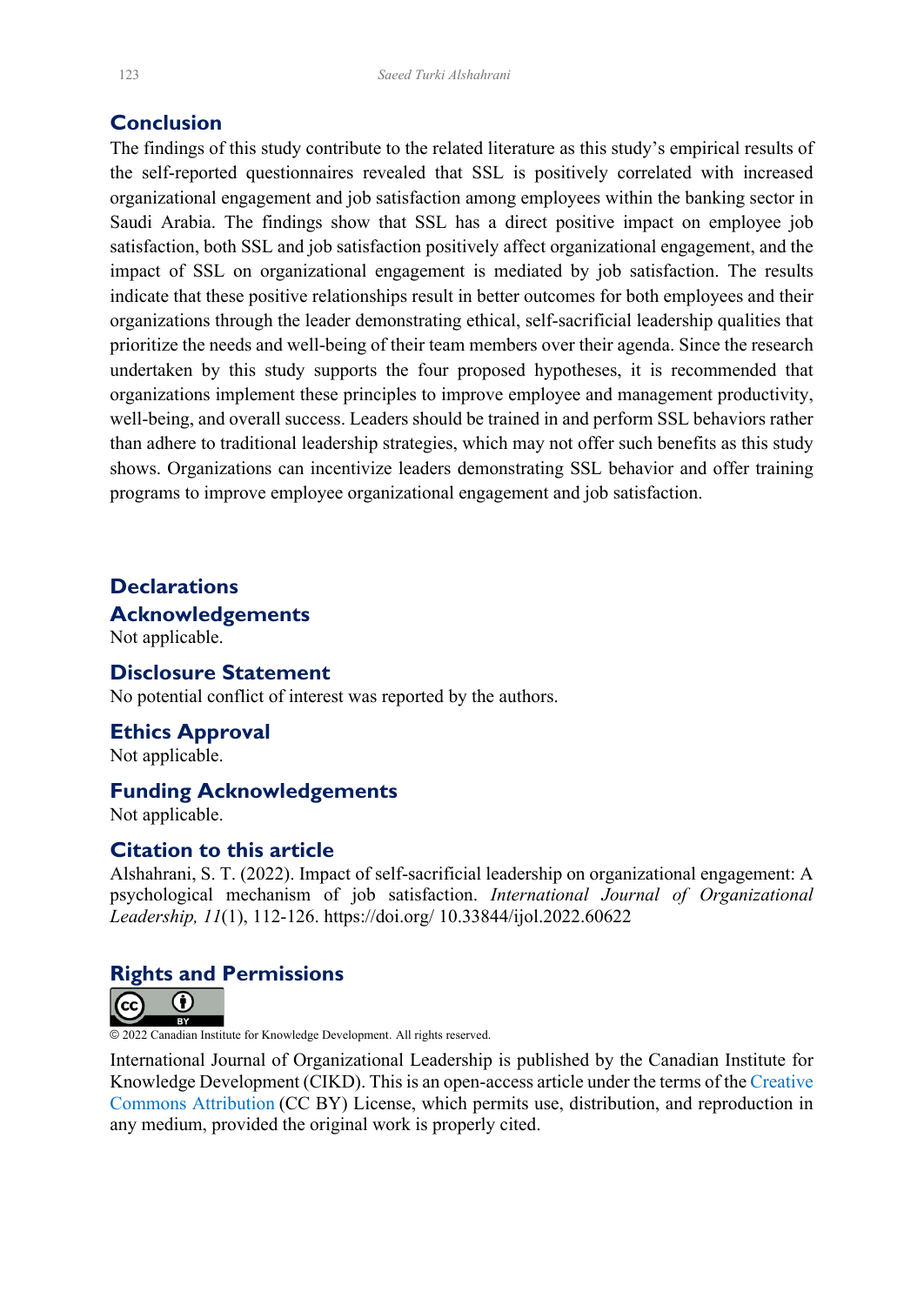# **References**

- <span id="page-12-13"></span>Abu Nasra, M., & Heilbrunn, S. [\(2016\)](#page-4-0). Transformational leadership and organizational citizenship behavior in the Arab educational system in Israel: The impact of trust and job satisfaction. *Educational Management Administration and Leadership, 44*(3), 380‒396[. https://doi.org/10.1177/1741143214549975](https://doi.org/10.1177%2F1741143214549975)
- <span id="page-12-15"></span>Agasha, E., Kamukama, N., & Sserwanga, A. [\(2021\)](#page-7-3). The mediating role of cost of capital in the relationship between capital structure and loan portfolio quality. *African Journal of Economic and Management Studies*, *13*(1), 49‒6.
- <span id="page-12-11"></span>Ashforth, B. E., & Mael, F. [\(1989\)](#page-3-0). Social identity theory and the organization. *Academy of Management Review*, *14*(1), 20‒ 39. [https://doi.org/10.2307/258189](https://psycnet.apa.org/doi/10.2307/258189)
- <span id="page-12-10"></span>Ashforth, B. E., & Mael, F. A. [\(1996\)](#page-3-1). Organizational identity and strategy as a context for the individual. *Advances in Strategic Management*, *13*, 17‒62.
- <span id="page-12-12"></span>Aulia, A., Sutanto, A., & Hidayat, A., C. [\(2019\)](#page-4-1). Determinants of work engagement for TNIAD (Indonesian Armed Forces-Army) personnel [Determinan keterikatan kerja personel Tentara Nasional Indonesia-Angkatan Darat (TNI-AD)]. *ANIMA Indonesian Psychological Journal*, *35*(1), 35–55[. https://doi.org/10.24123/aipj.v35i1.2881](https://doi.org/10.24123/aipj.v35i1.2881)
- <span id="page-12-19"></span>Avolio, B. J., Walumbwa, F. O., & Weber, T. J ([2009\)](#page-10-0). Leadership: Current Theories, Research, and Future Directions. *Annual Review of Psychology, 60*, 421‒449. https://doi.org/10.1146/annurev.psych.60.110707.163621
- <span id="page-12-9"></span>Azim, M. T., Uddin, M. A., & Haque, M. M. [\(2021\)](#page-3-2). Does compliance to standards in the ready-made garments industry affect employee attitudes? A study in Bangladesh. *Global Business and Organizational Excellence*, *40*(2), 43‒58.
- <span id="page-12-7"></span>Babcock-Roberson, M. E., & Strickland, O. J. ([2010\)](#page-2-0). The relationship between charismatic leadership, work engagement, and organizational citizenship behaviors. *The Journal of psychology*, 144(3), 313–326. <https://doi.org/10.1080/00223981003648336>
- <span id="page-12-18"></span>Bah, F. I., Xiongying, N., & Tena, W. G. [\(2020\)](#page-9-0). Ethical leadership style and organizational citizenship behaviour: the mediating role of employee work engagement. *Journal of Business*, 5(1), 26–35.
- <span id="page-12-5"></span>Bandura, A. [\(1986\)](#page-1-0). The explanatory and predictive scope of self-efficacy theory. *Journal of Social and Clinical Psychology*, *4*(3), 359‒373.
- <span id="page-12-6"></span>Bandura, A. [\(1991\)](#page-1-1). Social cognitive theory of self-regulation. *Organizational Behavior and Human Decision Processes*, *50*(2), 248‒287.
- <span id="page-12-8"></span>Blau, P. M. [\(1964\)](#page-3-3). Social exchange theory. http://www. tut. ee/public/m/mart-murdvee. EconPsy/5/6. EconPsy\_-\_Social\_exchange. pdf
- <span id="page-12-14"></span>Cammann, C., Fichman, M., Jenkins, G. D., & Klesh, J. R. [\(1983\)](#page-5-0). Assessing the attitudes and perceptions of organizational members. In S. E. Seashore, E.E. III. Lawler, P. H. Mirvis, & C. Cammann (Eds.), *Assessing organizational change: A guide to methods, measures, and practices* (pp. 71‒138). Wiley.
- <span id="page-12-20"></span>Chen, X., Yuan, Y., Liu, J., Zhu, L., & Zhu, Z. ([2020\)](#page-9-1), Social bonding or depleting? A team-level investigation of leader self-sacrifice on team and leader work engagement. *Journal of Occupational and Organizational Psychology*, 93(4), 912– 941. https://doi.org/10.1111/joop.12315
- <span id="page-12-17"></span>Cheng, J. W., Chang, S. C., Kuo, J. H., & Cheung, Y. H. [\(2014\)](#page-9-1). Ethical leadership, work engagement, and voice behavior. *Industrial Management & Data Systems*, *114*(5), 817‒831. <https://doi.org/10.1108/IMDS-10-2013-0429>
- <span id="page-12-0"></span>Choi, Y., & Mai-Dalton, R. R. [\(1998\)](#page-1-2). On the leadership function of self-sacrifice. *The Leadership Quarterly*, 9(4), 475–501.
- <span id="page-12-3"></span>Choi, Y., & Mai-Dalton, R. R. [\(1999\)](#page-1-3). The model of followers' responses to self-sacrificial leadership: An empirical test. *The Leadership Quarterly*, *10*, 397–421. [http://dx.doi.org/10.1016/S1048-9843\(99\)00025-9](http://dx.doi.org/10.1016/S1048-9843(99)00025-9)
- <span id="page-12-4"></span>Choi, Y., & Yoon, J. ([2005\)](#page-1-4). Effects of leaders' self-sacrificial behavior and competency on followers' attribution of charismatic leadership among Americans and Koreans. *Current Research in Social Psychology*, *11*, 51– 69.
- <span id="page-12-16"></span>Conger, J. A. [\(1989\)](#page-9-2). *The charismatic leader: Behind the mystique of exceptional leadership.* San Francisco: Jossey-Bass.
- <span id="page-12-21"></span>Demirtas, O., Hannah, S., Gok, K., Arslan, A., & Capar, N. [\(2017\)](#page-10-1). The moderated influence of ethical leadership, via meaningful work, on followers' engagement, organizational identification, and envy. *Journal of Business Ethics, 145*(1), 183–199. <https://doi-org.sdl.idm.oclc.org/10.1007/s10551-015-2907-7>
- <span id="page-12-1"></span>De Cremer, D., & Knippenberg, D. van [\(2004\)](#page-1-5). Leader self-sacrifice and leadership effectiveness: The moderating role of leader self-confidence. *Organizational Behavior and Human Decision Processes*, 95(2), 140–155
- <span id="page-12-2"></span>De Cremer, D., & Knippenberg, D. van [\(2005\)](#page-1-5). Cooperation as a function of leader self-sacrifice, trust, and identification. *Leadership and Organization Development Journal, 26*(5), 355‒369. https://doi.org/10.1108/01437730510607853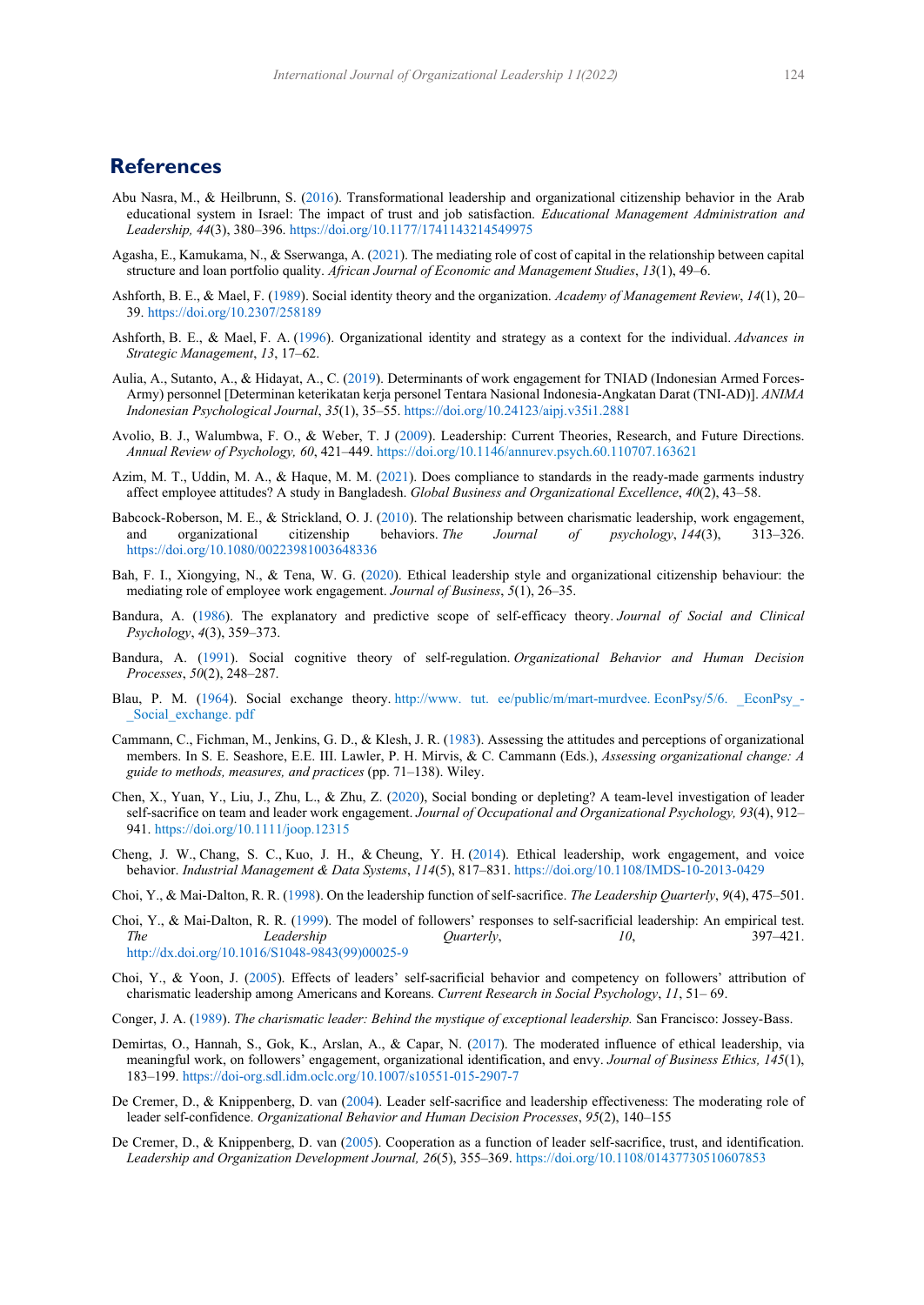- <span id="page-13-7"></span>De Cremer, D., Mayer, D. M., Van Dijke, M., Schouten, B. C., & Bardes, M. [\(2009\)](#page-1-6). When does self-sacrificial leadership motivate prosocial behavior? It depends on followers' prevention focus. *Journal of Applied Psychology*, *94*(4), 887.
- <span id="page-13-8"></span>de Sousa, M. J. C., & Van Dierendonck, D. ([2014\)](#page-2-1). Servant leadership and engagement in a merge process under high uncertainty. *Journal of Organizational Change Management, 27*(6), 877‒899. https://doi.org/10.1108/JOCM-07-2013- 0133
- <span id="page-13-18"></span>Dwitasari, A. I., Ilhamuddin, I., & Widyasari, S. D. [\(2016\)](#page-4-2). Pengaruh perceived organizational support dan organizationalbased self-esteem terhadap work engagement. *Mediapsi, 1*(1), 4050[. https://doi.org/10.21776/ub.mps.2015.001.01.5](https://doi.org/10.21776/ub.mps.2015.001.01.5)
- <span id="page-13-22"></span>Freire, C., & Bettencourt, C. [\(2020\)](#page-10-2). Impact of ethical leadership on job satisfaction: The mediating effect of work–family conflict. *Leadership and Organization Development Journal, 41*(2), 319–330. https://doiorg.sdl.idm.oclc.org/10.1108/LODJ-07-2019-0338
- <span id="page-13-17"></span>Grobler, S., & Grobler, A. [\(2021\)](#page-4-3). Ethical leadership, person-organizational fit, and productive energy: A South African sectoral comparative study. *Ethics and Behavior, 31*(1), 21–37. https://doiorg.sdl.idm.oclc.org/10.1080/10508422.2019.1699412
- <span id="page-13-16"></span>Gupta, M., Ravindranath, S. & Kumar, Y. [\(2018\)](#page-4-4). Voicing concerns for greater engagement. *Evidence-Based HRM*, *6*(1), 54‒65.
- <span id="page-13-19"></span>Hair, J. F., Ringle, C. M., & Sarstedt, M. [\(2011\)](#page-5-1). PLS-SEM: Indeed a silver bullet. *Journal of Marketing theory and Practice, 19*(2), 139‒152. <https://doi.org/10.2753/MTP1069-6679190202>
- <span id="page-13-6"></span>Halverson, S., Murphy, S.E., Riggio, R. [\(2004\)](#page-1-7) Charismatic leadership in crisis situations: A laboratory investigation of stress and crisis. *Small Group Research*, 35(5), 495-514.
- <span id="page-13-21"></span>Hee, C. Y., & Mi, K. U. [\(2014\)](#page-10-3). Effect of self-leadership recognized by newly-employed nurses on job satisfaction: Mediating effect of organizational commitment. *Journal of Korean Academy of Psychiatric and Mental Health Nursing, 23*(4), 242‒ 249. https://doi.org/10.12934/JKPMHN.2014.23.4.242
- <span id="page-13-20"></span>Henseler, J., Hubona, G., & Ray, P. A. ([2016\)](#page-5-2). Using PLS path modeling in new technology research: updated guidelines. *Industrial management & data systems, 116*(1), 2‒220. https://doi.org[/10.1108/IMDS-09-2015-0382](https://doi.org/10.1108/IMDS-09-2015-0382)
- <span id="page-13-11"></span>Houghton, J. D., & Jinkerson, D. L. ([2007\)](#page-2-2). Constructive thought strategies and job satisfaction: A preliminary examination. *Journal of Business and Psychology, 22*(1), 45–53. <https://doi.org/10.1007/s10869-007-9046-9>
- <span id="page-13-12"></span>Iverson, R. D., & Maguire, C. [\(2000\)](#page-3-4). The relationship between job and life satisfaction: Evidence from a remote mining community. *Human Relations*, *53*(6), 807‒839.
- <span id="page-13-13"></span>Lent, R. W. [\(2004\)](#page-3-5). Toward a unifying theoretical and practical perspective on well-being and psychosocial adjustment. *Journal of Counseling Psychology*, *51*(4), 482.
- <span id="page-13-9"></span>Li, R., Zhang, Z. Y., & Tian, X. M. [\(2016](#page-2-3)). Can self‐sacrificial leadership promote subordinate taking charge? The mediating role of organizational identification and the moderating role of risk aversion. *Journal of Organizational Behavior, 37*(5), 758‒781. https://doi.org/10.1002/job.2068
- <span id="page-13-14"></span>Maharani, V., Surachman, S., Sumiati, S., & Sudiro, A. [\(2017\)](#page-3-6). The effect of transformational leadership on organizational citizenship behavior mediated by job satisfaction and organizational commitment: Study at Islamic Bank in Malang Raya. *International Journal of Economic Research*, 14(3), 205-218.
- <span id="page-13-1"></span>Manz, C. C. [\(1986\)](#page-1-8). Self-leadership: Toward an expanded theory of self-influence processes in organizations. *Academy of Management Review, 11(3), 585-600.*
- <span id="page-13-2"></span>Manz, C. C., & Neck, C. P. [\(2004\)](#page-1-9). *Mastering self-leadership: Empowering yourself for personal excellence* (3rd ed.). Upper Saddle River, NJ: Prentice Hall.
- <span id="page-13-3"></span>Manz, C. C., & Sims, H. P. [\(2001\)](#page-1-10). *The new superleadership: Leading others to lead themselves*. Berrett-koehler publishers.
- <span id="page-13-0"></span>McKenna, R., & Brown, T. [\(2011\)](#page-1-11). Does sacrificial leadership have to hurt? The realities of putting others first. *Organization Development Journal*, *29*(3), 39–50.
- <span id="page-13-15"></span>Mohammed, A. M. S., & Shen, J. [\(2020\)](#page-3-7). Ethical leadership, internal CSR, organizational engagement and organizational workplace deviance. *Evidence-based HRM*,  $8(1)$ , 113-127. [https://doi-org.sdl.idm.oclc.org/10.1108/EBHRM-03-2019-](https://doi-org.sdl.idm.oclc.org/10.1108/EBHRM-03-2019-0026) [0026](https://doi-org.sdl.idm.oclc.org/10.1108/EBHRM-03-2019-0026)
- <span id="page-13-10"></span>Mostafa, A. M. S., & Bottomley, P. A. [\(2020\)](#page-2-4). Self-sacrificial leadership and employee behaviours: An examination of the role of organizational social capital. *Journal of Business Ethics*, 161(3), 641–652.
- <span id="page-13-4"></span>Mulder, L. B., & Nelissen, R. [\(2010\)](#page-1-12). When rules really make a difference: The effect of cooperation rules and self-sacrificing leadership on moral norms in social dilemmas. *Journal of Business Ethics*, 95(1), 57–72.
- <span id="page-13-5"></span>Öner, Z, H. [\(2008\)](#page-1-13). *The mediating effect of organizational justice: moderating roles of sense of coherence and job complexity on the relationship between servant leadership and work engagement* [Unpublished doctoral dissertation, Marmara University, Institute of Social Sciences].